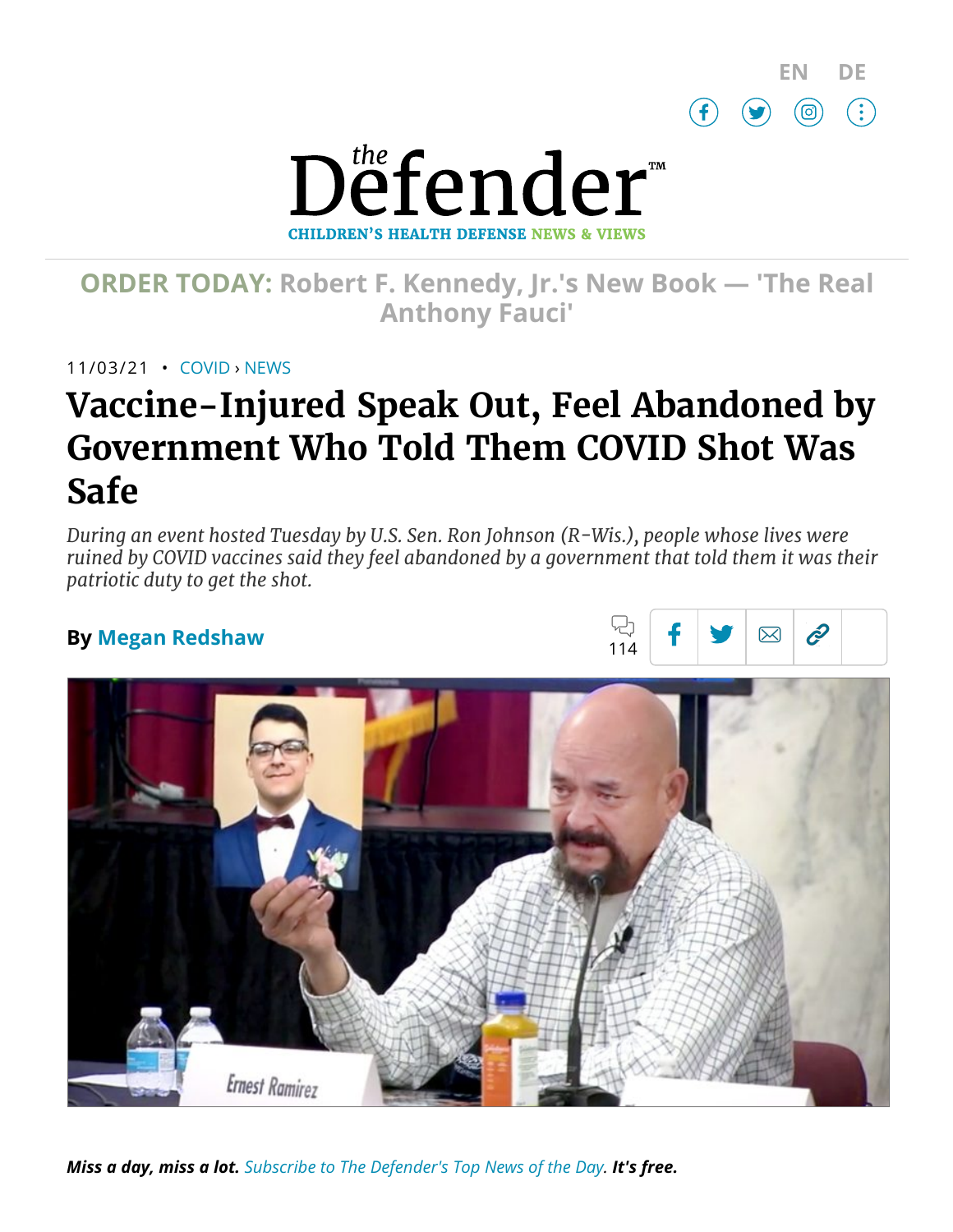U.S. Sen. Ron Johnson (R-Wis.) on Tuesday held a [discussion](https://childrenshealthdefense.org/defender/nov-2-sen-ron-johnson-cdh-covid-vaccine-injuries-federal-mandates/) with a panel of experts, including clinicians, scientists, lawyers and patient advocates, and with people injured by COVID [vaccines](https://childrenshealthdefense.org/defender_category/covid/), who gave powerful testimonies about their experiences.

Johnson and the expert panel discussed the importance of early [treatment](https://childrenshealthdefense.org/defender/nebraska-ag-doug-peterson-legal-opinion-ivermectin-hcq-covid/) for COVID, healthcare freedom and natural [immunity](https://childrenshealthdefense.org/defender/sen-rand-paul-sec-becerra-denying-natural-immunity/), the impacts of mandates on the American workforce and the economy, COVID vaccine safety concerns and the lack of transparency from federal health agencies in response to his COVID [oversight](https://childrenshealthdefense.org/defender/sen-ron-johnson-questions-fda-pfizer-vaccine-approval/) requests.

None of the major mainstream media outlets picked up the event, but [Children's](https://childrenshealthdefense.org/) Health Defense hosted Johnson's live panel discussion on [CHD.TV](https://live.childrenshealthdefense.org/sen-ron-johnson-to-hold-expert-panel-on-covid-vaccine-injuries-federal-vaccine-mandates). Watch the event here:



Cody Flint [57:20], a [33-year-old airline](https://rumble.com/vokrf7-sen.-johnson-expert-panel-on-federal-vaccine-mandates.html) pilot from Cleveland, Mississippi, was among those who spoke out about their injuries. Flint was healthy and had no underlying health conditions prior to receiving [Pfizer's](https://childrenshealthdefense.org/defender/brook-jackson-ventavia-research-group-pfizer-covid-vaccine-trial-data/) COVID vaccine.

Within 30 minutes of getting his first dose on Feb. 1, Flint developed a severe stabbing headache that later became a burning sensation in the back of his neck.

## **ORDER TODAY: Robert F. Kennedy, Jr.'s New Book — 'The [Real Anthony](https://www.amazon.com/Real-Anthony-Fauci-Democracy-Childrens/dp/1510766804) Fauci'**

Two days later, he got into his airplane to do a job and quickly realized something wasn't right.

Flint explained:

"I was starting to develop tunnel vision and my headache was getting worse. Approximately two hours into my flying I pulled my airplane up to turn around and felt an extreme burst of pressure in my ears. Instantly I was nearly blacked out, dizzy, disoriented, nauseous and shaking uncontrollably. By the grace of God I was able to land my plane without incident, though I do not remember doing this.

"My initial diagnosis of vertigo and a severe panic attack — although I've never had a history of either of these — was later replaced with left and right [perilymphatic fistula,](https://vestibular.org/article/diagnosis-treatment/types-of-vestibular-disorders/perilymph-fistula/) eustachian tube dysfunction and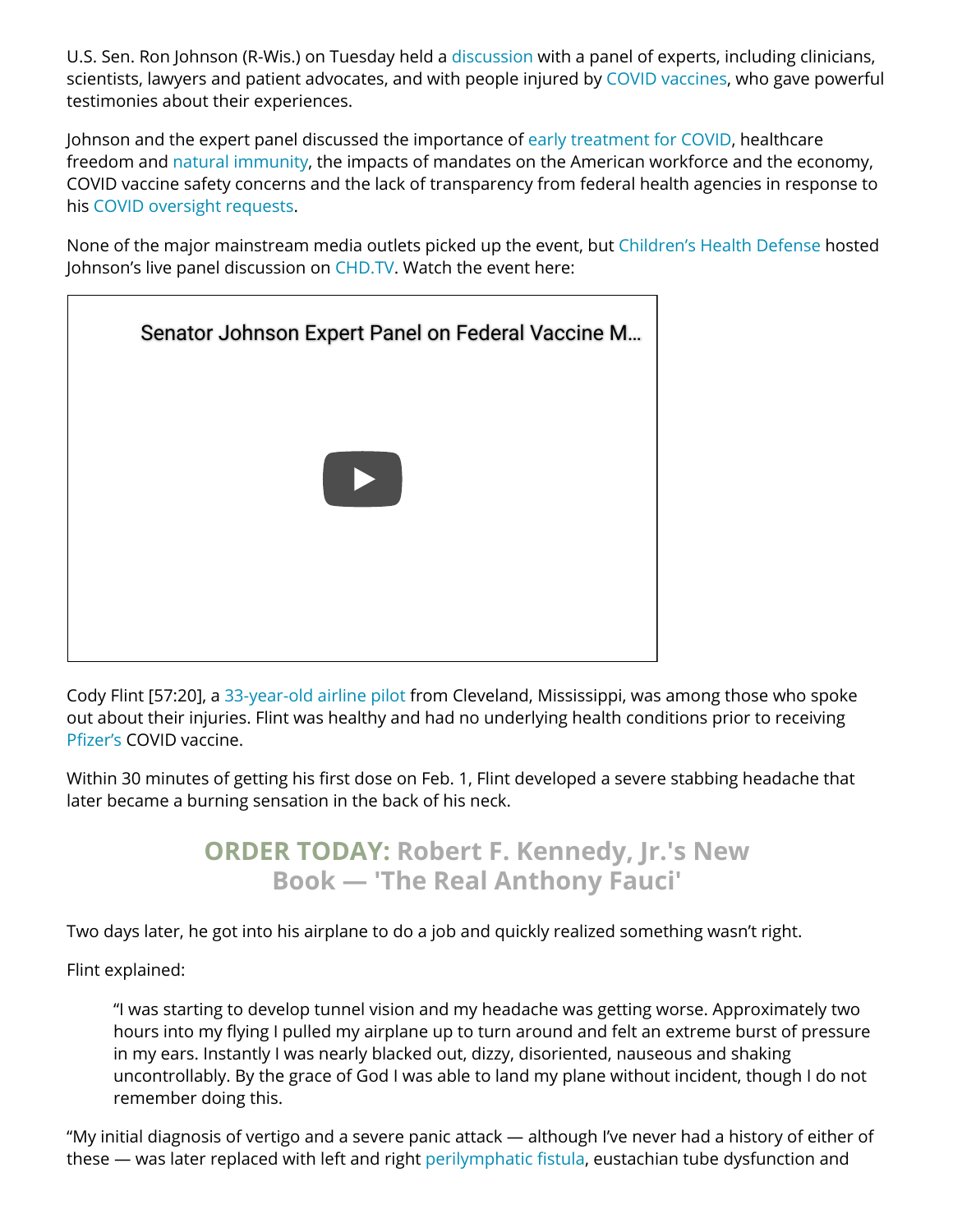elevated intracranial pressure due to brain swelling. My condition continued to decline and my doctors told me only an adverse [reaction](https://childrenshealthdefense.org/defender/vaers-cdc-deaths-injuries-covid-vaccines-fda-emergency-use-pfizer-kids/) to the Pfizer vaccination or major head trauma could have caused this much spontaneous damage."

Flint underwent numerous spinal taps and two surgeries to address the fistulas and intracranial pressure. He said he has more questions than answers, does not know if he will ever be able to fly a plane again, lost a year of his life and part of his children's lives.

"This vaccine has taken my career from me, and the future I have worked so hard to build," Flint said. "I used all my savings just to pay medical bills just to be able to survive. My family is on the verge of losing everything we have."

Flint, who is pro-science and pro-vaccine, said the main issue rests squarely on the fact that the U.S. Food and Drug Administration (FDA), Centers for Disease Control and Prevention (CDC) and NIH (National Institutes of Health) refuse to acknowledge that real lives are being absolutely destroyed by this vaccine.

"The federal government has yet to help a single one of the vaccine-injured," Flint said. "It was my understanding the federal government accepted the responsibility of helping people injured by vaccines, considering they gave [pharmaceutical](https://childrenshealthdefense.org/defender_category/big-pharma/) companies fully legal immunity from people like me."

Flint said it is time for the government to stop silencing vaccine injuries like his, and it is unconscionable for these agencies not to help.

Lt. Col. Theresa Long [1:01:00], a U.S. Army surgeon, said she believes the COVID vaccine is a greater threat to a soldier's health and military readiness than the virus itself.

"Over 200,000 service members have rejected the vaccine yet the military is pressing forward without regard to the damage to the morale and readiness to process these soldiers out," Long said. "We have never lost 200,000 soldiers on the battlefield in a few months. Taking soldiers out of uniform has the same impact on readiness as losing them on the battlefield."

Long explained she tried to get senior leadership within the military to inform military members of the risks of vaccines, as required by informed consent.

# **Subscribe to The Defender - It's Free!**

First Name.. **Last Name.. Last Name..** 

Email..

### **SIGN UP**

She said in one day, she had to ground three out of three pilots due to COVID vaccine injuries. When she told her command, her patients were canceled, her charts were pulled for review and Long was told she would not be seeing acute patients anymore — just healthy pilots who needed physicals.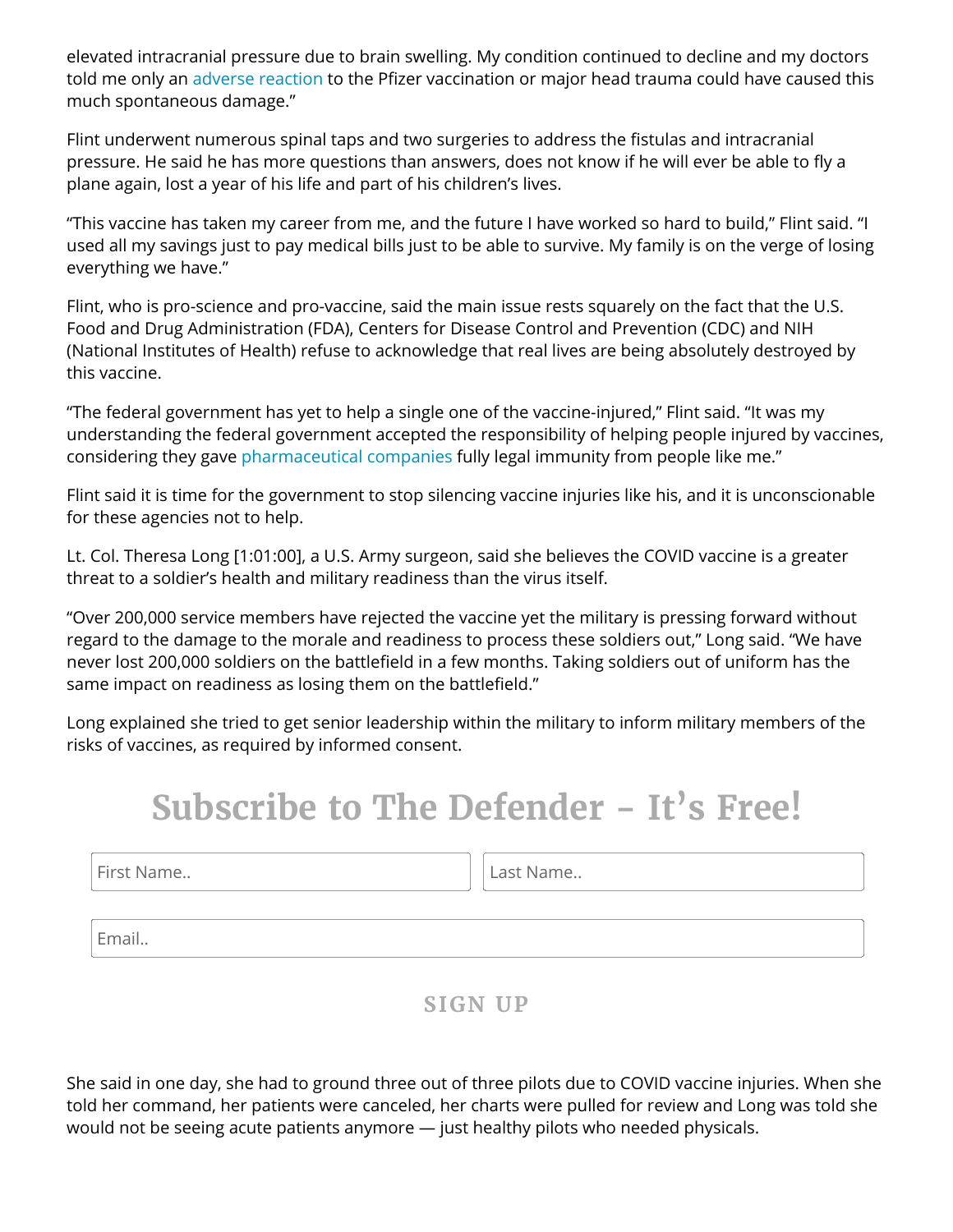Ernest Ramirez [1:16:40], from Texas, said his only son, 16 years old, [collapsed while](https://rumble.com/vokrf7-sen.-johnson-expert-panel-on-federal-vaccine-mandates.html) playing basketball and passed away from [myocarditis](https://childrenshealthdefense.org/defender/fda-moderna-pfizer-covid-vaccine-teens-myocarditis/) following Pfizer vaccination. Ramirez got his son the Pfizer vaccine to protect him because it was the right thing to do.

"My government lied to me," Ramirez said. "They said it was safe, and now I go home to an empty house," Ramerez said. "They need to quit pushing this on children. I lost mine and you need to protect yours."

Ramerez said the vaccine isn't worth the risks, and all he wants is his son back. "Do not make the mistake I made. I did it because I thought it was a great thing to do. It wasn't."

"On Dec. 17, 2020, they did a study and they knew it [the COVID vaccine] was causing heart problems in teenagers. Why wasn't it released until October of this year?" Ramerez asked. "This is murder."

"I love the "hell out of my country," Ramerez said, "but I do not trust my government anymore."

Kyle Werner [1:23:40] is a 29-year-old professional mountain bike racer and three-time national champion from Idaho who was diagnosed with pericarditis following vaccination.

Werner said he got vaccinated because his country asked him to and he believed the vaccine was safe and effective.

"In June, I joined the rapidly growing number of young men who developed pericarditis — inflammation of the lining surrounding the heart — post mRNA vaccine," Werner said. "That condition, along with POTS [postural [orthostatic tachycardia\]](https://www.hopkinsmedicine.org/health/conditions-and-diseases/postural-orthostatic-tachycardia-syndrome-pots) and reactive arthritis, have completely brought an end to life as I knew it."

Werner said he has since been bedridden, is unable to work and unable to exercise for months. He fears his career "has been officially ended."

Werner said he isn't asking the government to end the vaccine program, he just wants some transparency and acknowledgment of what's happening so that "we as a country" can have an honest discussion of the risks.

"Where there is risk, there must be choice, and without acknowledging people are being seriously injured and dying, we are doing a great disservice to the American people," Werner said.

"It is estimated [Moderna](https://childrenshealthdefense.org/defender/fda-moderna-pfizer-covid-vaccine-teens-myocarditis/) and Pfizer will make \$60 billion this year on COVID vaccines," Werner said. "With the roll-out of boosters and mandates, it seems like much of that is destined to be recurring revenue."

# **Subscribe to The Defender - It's Free!**

First Name.. **Last Name.. Last Name..** 

Email..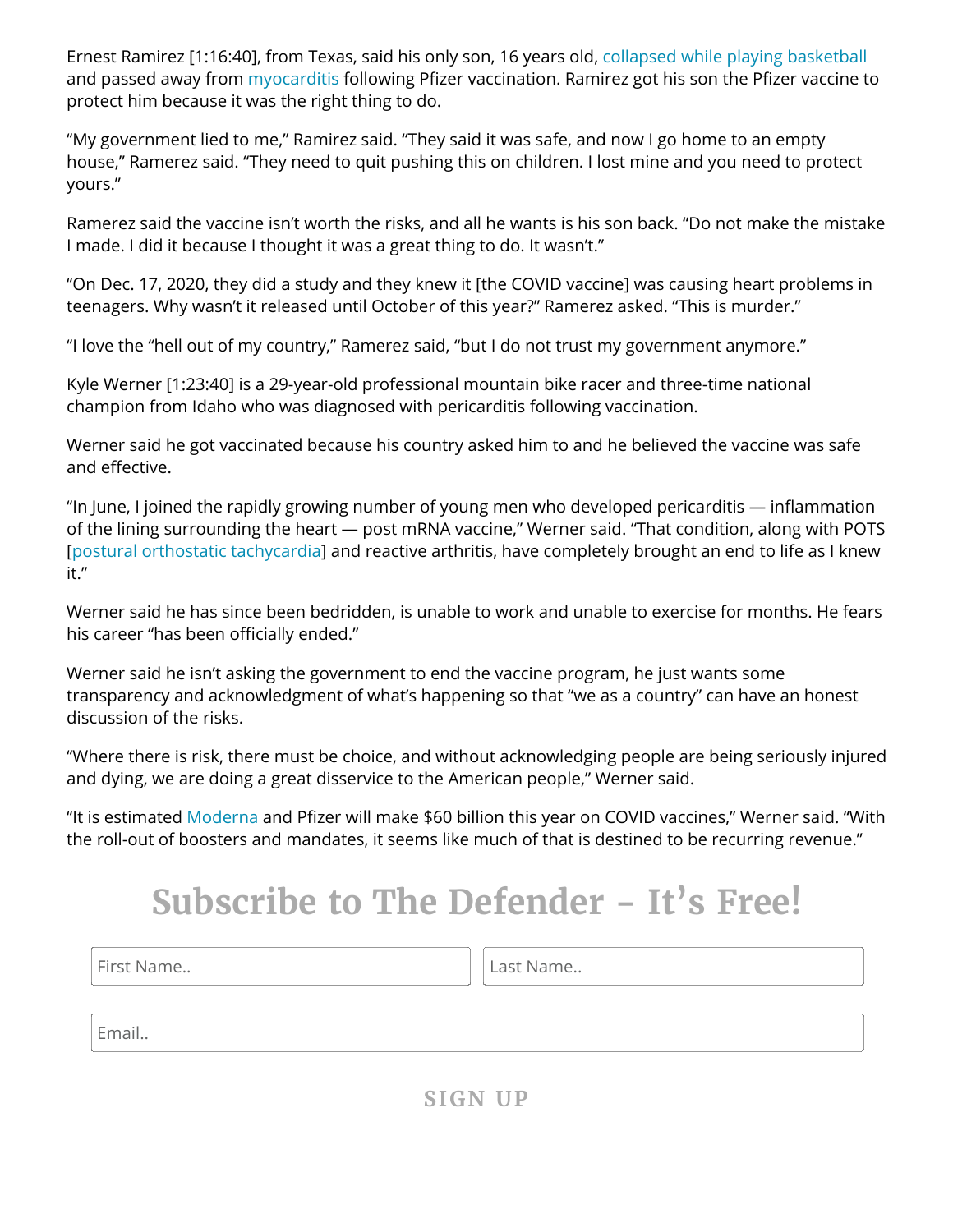Werner suggested a portion of the profits should be set aside to study vaccine injuries and to compensate the vaccine-injured.

Douglas Cameron [1:27:29] was a healthy and physically active 64-year-old before he received the Johnson [& Johnson](https://childrenshealthdefense.org/defender/jessica-berg-wilson-dies-covid-vaccine-twitter-censors-obituary/) (J&J) shot at his workplace on April 5. The day after his vaccination he started experiencing side effects he believed were due to the vaccine.

"I lost bladder control, suffered ED [erectile dysfunction], my legs felt odd, I had a […] sensation in my hips" and "over the next few days my symptoms worsened and I became alarmed."

Cameron went to the ER where he explained to doctors he had recently received J&J's vaccine. He tested positive for COVID and underwent a battery of tests before being sent home.

Three days later Cameron told his wife he felt like he drank poison. "My whole body felt different," Cameron said. "I went to bed at 10:00 p.m at night and woke up at 2 a.m paralyzed from the diaphragm down."

Doctors discovered Cameron had a blood clot in his leg and his entire spinal cord had swollen and hemorrhaged. He was placed on a ventilator, was in the ICU for two weeks and spent 105 days in the hospital and rehab centers.

"I have had multiple MRIs, CT scans, EKGs, x-rays, spinal angiograms, spinal taps, autoimmune blood tests, muscle biopsies — everything has come back negative in an attempt to pin my paralysis on my body and not the J&J vaccine," Cameron said. "Today I am an unemployed paraplegic who is learning an entirely new lifestyle and the only thing I did between full health and my current condition was take a shot."

Suzanna Newell [1:32:30] a former triathlete from Minnesota, was diagnosed with an autoimmune disease after receiving her second dose of Pfizer on April 13. She now needs a walker or cane to get around.

Since Newell was injured she has very little motivation or energy. She has extreme fatigue, struggles to retrieve words, can't concentrate or focus, has ringing in her ears, blurred vision, muscle spasms, internal vibrations and joint pain. Newell was diagnosed with small-fiber neuropathy, an autoimmune disorder, and is now on disability.

"This is not a pandemic of the unvaccinated. This is a pandemic of trauma." Newell said. "We are unnecessarily being traumatized due to our cases being overlooked, misdiagnosed and hidden. We aren't being believed and our trust in the media and government is faltering."

Newell said at a minimum, the public has a right to know that injuries are a possibility before they're vaccinated. Newell said she was excited to get the vaccine to do her part for her country, but "where is my country now?"

Kelly Ann Rodriguez [1:43:30], a 35-year-old mother from Washington, needs a walker after her second Pfizer vaccine dose on May 5.

"On June 29, my predictable life came to a screeching halt," Rodriguez said. "I lost my ability to speak naturally. I have become unable to walk without a walker and I do not know if or when the tremors will come or go. I can no longer cook, clean or even pick up or hold my baby for too long before my body starts to shake uncontrollably or is thrown into excruciating pain."

Rodriguez explained: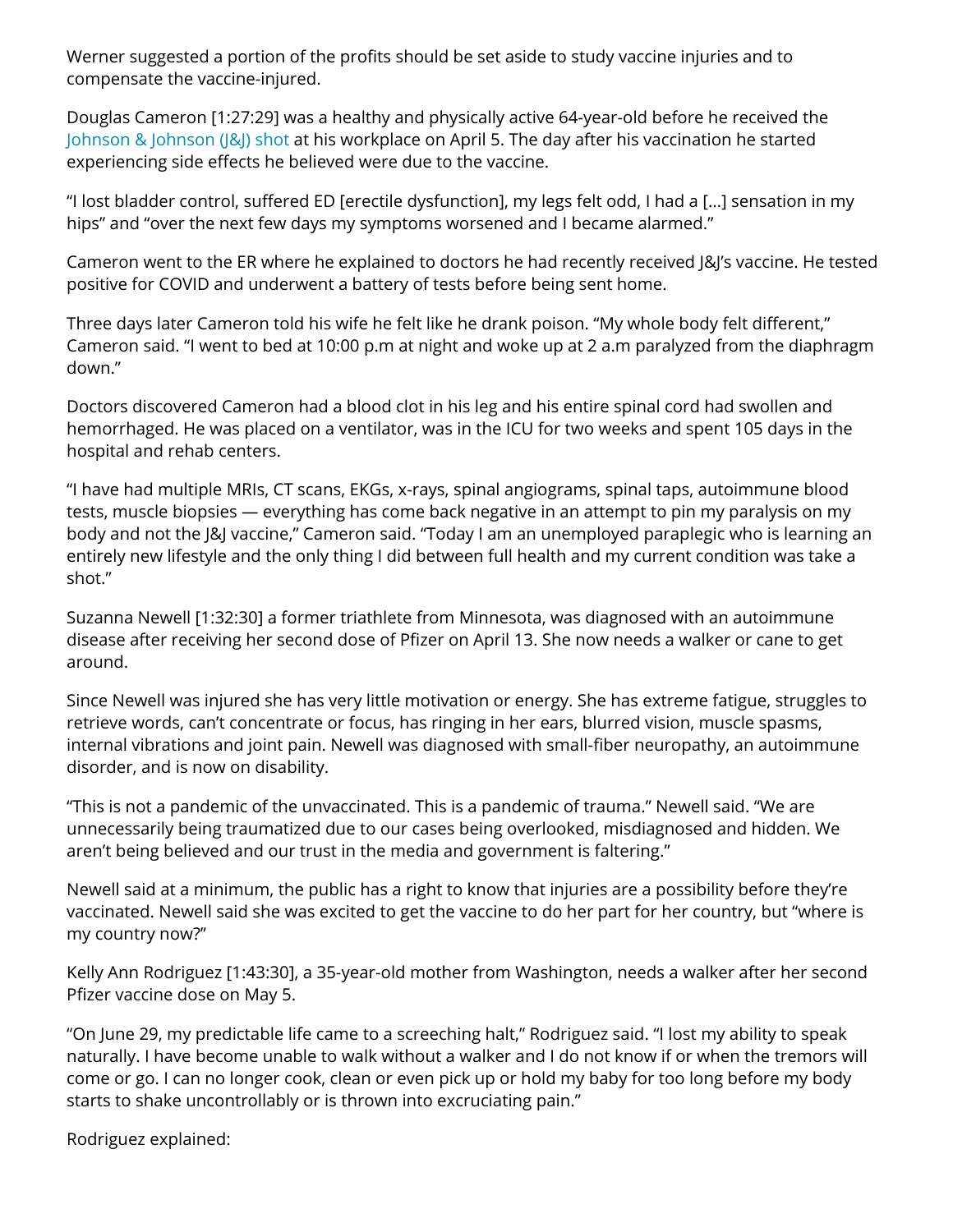"This has become the most lonely and isolating experience in my 35 years of life. I have been made to feel that I do not matter to those in western medicine. That I am nothing more than an annoyance and waste of time. I deserve to be heard and treated with compassion, but instead, I have been called a liar and a fake and I have even been told by the ER doctors that this is all in my head and there is nothing medically wrong with me, to the point where they called a social worker to have me evaluated and committed to a […] mental health hospital.

Maddie de Garay from Ohio volunteered for the Pfizer vaccine trial when she was 12. On Jan. 20, Maddie received her second dose of the Pfizer COVID vaccine as a participant in the clinical trial for 12- to 15 year-olds and is now in a wheelchair.

Her vaccine adverse reaction has been completely ignored by the FDA, CDC, Pfizer and the mainstream media.

Maddie and her mother, Stephanie de Garay also participated in Johnson's June 29 press [conference](https://childrenshealthdefense.org/defender/sen-johnson-ken-ruettgers-press-conference-families-injured-covid-vaccines/) for vaccine-injured families. De Garay's mother said neither Pfizer, the FDA or CDC have contacted her about her daughter's condition, and Maddie's adverse event was excluded from the data Pfizer reported about its clinical trial.

Dr. Joel Wallskog [3:01:00], an [orthopedic surgeon](https://www.hopkinsmedicine.org/neurology_neurosurgery/centers_clinics/transverse_myelitis/about-tm/what-is-transverse-myelitis.html#:~:text=Transverse%20Myelitis%20(TM)%20is%20a,sides%20of%20the%20spinal%20cord.) from Wisconsin, was diagnosed with transverse myelitis after receiving Moderna vaccination on Dec. 30. Wallskog has been off work since attempting to go back two weeks after his diagnosis, as he is no longer safe to work as an orthopedic surgeon.

Wallskog has not been contacted by U.S. health agencies, other than the CDC verifying his report was submitted to the Vaccine Adverse Event [Reporting](https://wonder.cdc.gov/vaers.html) stem (VAERS). His injury was not classified as "serious," because he was not hospitalized and did not die.

"My life has dramatically changed after this adverse reaction," Wallskog said."The career I've had for 19 years, that I took 14 years to train for is likely over."

Brianne Dressen [2:40:00], a clinical trial participant in the U.S. [AstraZeneca](https://childrenshealthdefense.org/defender/eu-possible-link-blood-clots-astrazeneca-vaccine/) trial, is co-founder of [react19.org](https://www.react19.org/) — a patient advocacy organization dedicated to increasing awareness of adverse events.

Dressen participated in Johnson's June 29 press [conference,](https://childrenshealthdefense.org/defender/sen-johnson-ken-ruettgers-press-conference-families-injured-covid-vaccines/) and her husband provided [public comment](https://childrenshealthdefense.org/defender/brian-dressen-brianne-covid-pfizer-vaccine-risk-benefit-calculus-children/) to the FDA during their recent hearing on the authorization of Pfizer's COVID vaccine for 5 to 11-yearolds.

Dressen suffered an adverse event in Nov. 2020 during the AstraZeneca clinical trial, was dropped from the trial and her reaction was excluded from AstraZeneca's reported data.

Dressen said:

"The heads of the NIH, FDA and CDC have known first-hand about my case and thousands of others," Dressen said. "These direct reports began as early as last December. I along with several injured physicians continued to reach out to the FDA through emails and phone calls. We did emails and video conferences with Peter Marks and Janet Woodcock."

Dressen said she has "asked and begged repeatedly for them to acknowledge these reactions," but they declined.

"They know their lack of acknowledgment has created an insurmountable barrier to our ability to receive medical care from doctors who rely on these agencies for information," Dressen said.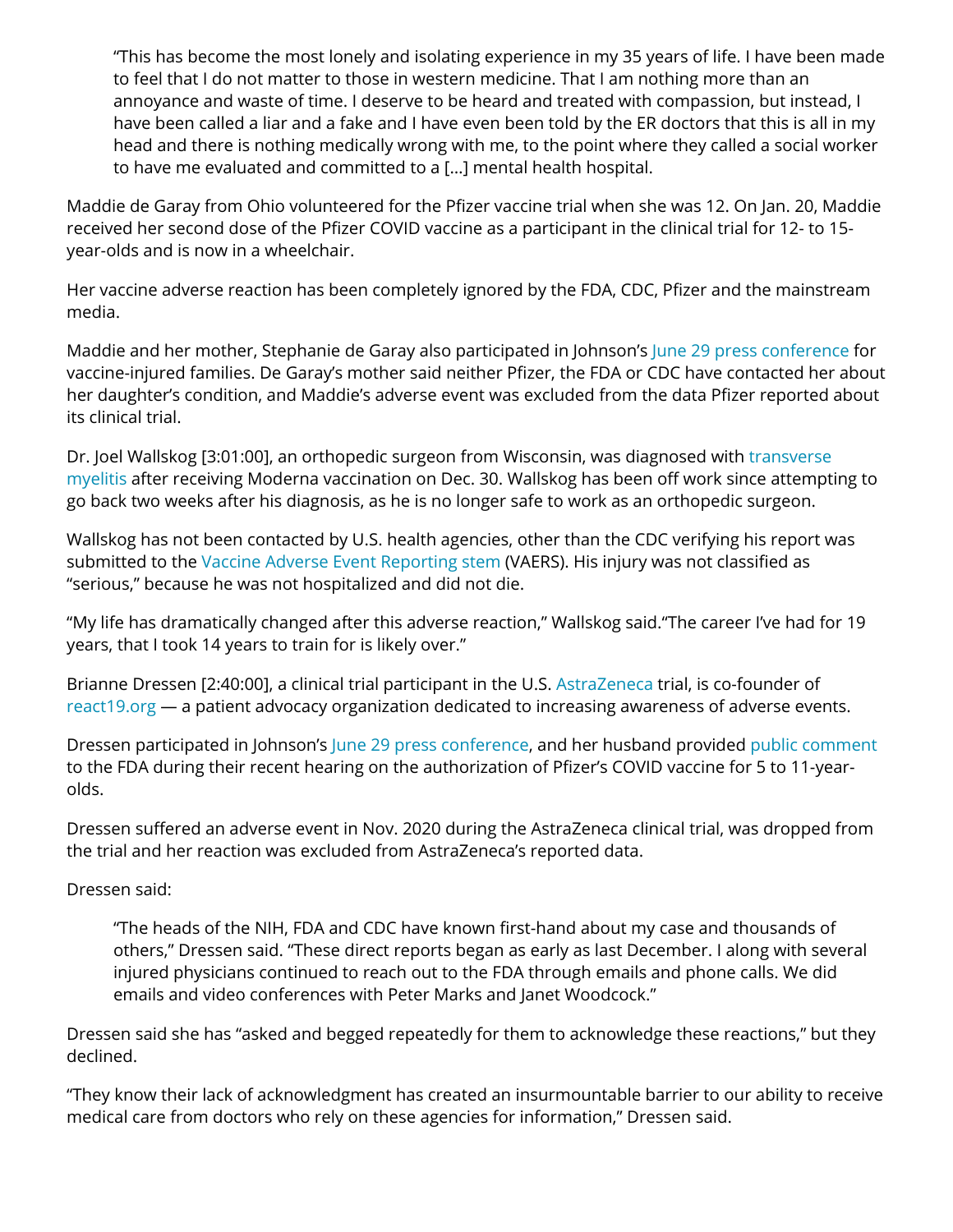Dressen said U.S. health agencies are aware of vaccine injuries, deaths, the lack of follow-up on VAERS, injuries to children, problems with clinical trials, the scientific and media censorship and mandates imposed on the injured. "They know all of it," Dressen said, "and they have for months."

Dressen said the NIH, an institute many turned to for help, is no longer accepting calls from the vaccineinjured.

"Here's your proper informed consent. If you get COVID, you will get medical help," Dressen said. "But I'm afraid to tell you" if you have an adverse reaction, "you're on your own. The government won't help you. The drug companies won't help you. The medical teams will have no idea how to help you. Financially you will on your own. You will be completely on your own."

Dressen ended her testimony by sharing a letter from a friend who committed suicide because she could no longer endure her COVID vaccine injury.

# **Subscribe to The Defender - It's Free!**

First Name.. **Last Name..** Last Name..

Email..

**SIGN UP**

### **SUGGEST A [CORRECTION](https://childrenshealthdefense.org/suggest-a-correction/)**



#### **Megan [Redshaw](https://childrenshealthdefense.org/authors/megan-redshaw/)**

Megan Redshaw is a freelance reporter for The Defender. She has a background in political science, a law degree and extensive training in natural health.

[Sign](https://childrenshealthdefense.org/about-us/sign-up/) up for free news and updates from Robert F. Kennedy, Jr. and the Children's Health Defense. CHD is planning many strategies, including legal, in an effort to defend the health of our children and obtain justice for those already injured. Your [support](https://childrenshealthdefense.org/about-us/donate/) is essential to CHD's successful mission.

### [Republishing](https://childrenshealthdefense.org/uncategorized/re-publishing-guidelines/) Guidelines

| <b>Get FREE News &amp; Updates!</b> |           |
|-------------------------------------|-----------|
| First Name                          | Last Name |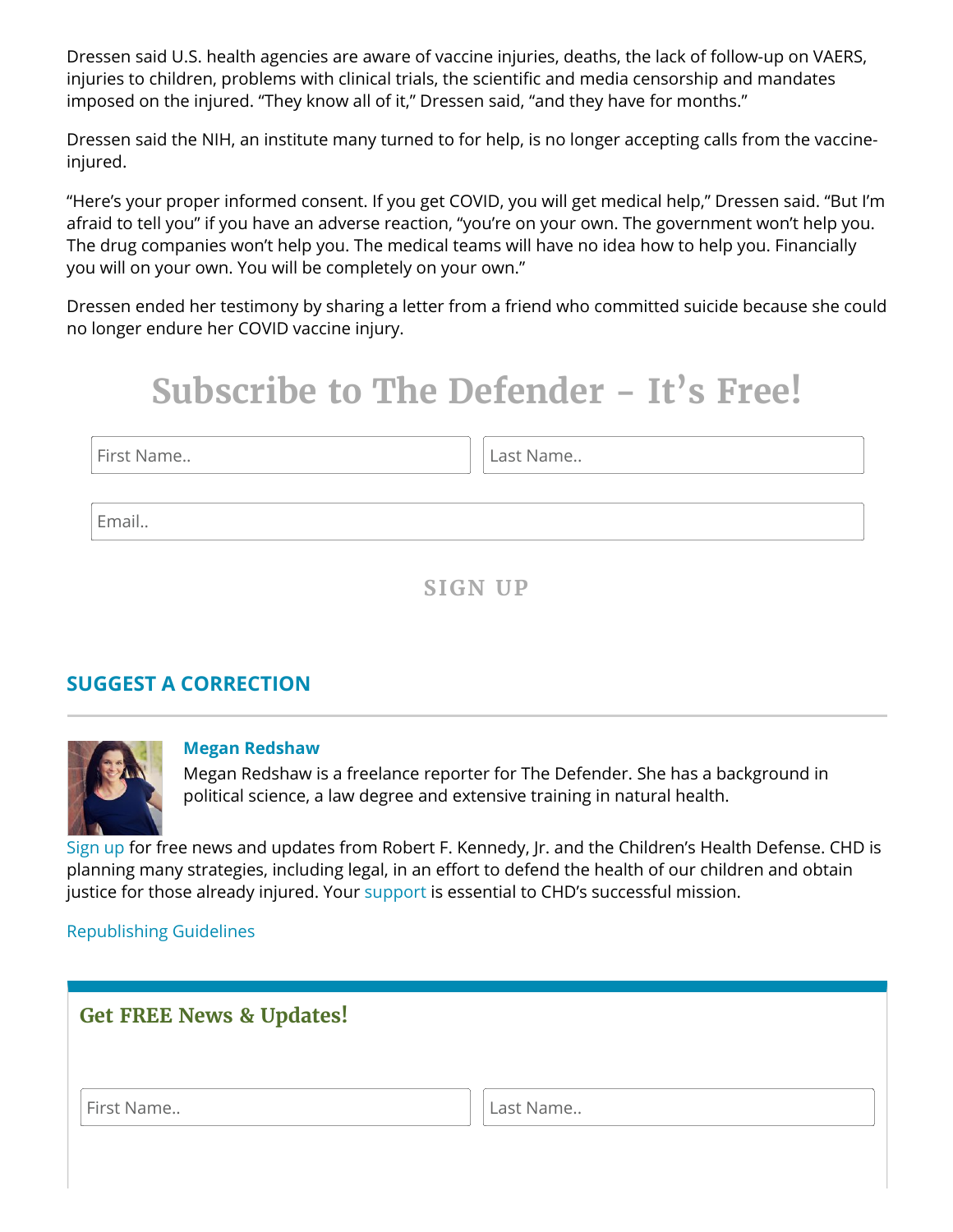Email..

## **SIGN UP**

You make the [difference.](https://childrenshealthdefense.org/about-us/donate) **[Donate](https://childrenshealthdefense.org/about-us/donate) Now**



#### **[Latest](https://childrenshealthdefense.org/defender-news) News**



**3 More Reports of Teen Deaths After COVID Vaccines, as Reported [Injuries Exceed](https://childrenshealthdefense.org/defender/vaers-cdc-adverse-events-deaths-covid-vaccines/) 850,000**



**We're Not in a 'Pandemic of the Unvaccinated, ' Peter Doshi [Explains During](https://childrenshealthdefense.org/defender/peter-doshi-restev-levi-covid-vaccines-trial-data/) COVID Panel**



**Corporate Polluters' Push for 'Nature-based Solutions' a ['Dangerous Scam'](https://childrenshealthdefense.org/defender/nature-based-solutions-corporate-polluters-fossil-fuels/)**

[MORE](https://childrenshealthdefense.org/defender-news) NEWS

**[Latest](https://childrenshealthdefense.org/defender-views) Views**

**Exclusive: Cancer Survivor [Says Pfizer](https://childrenshealthdefense.org/defender/diane-ochoa-guillain-barre-pfizer-covid-vaccine-injuries/) Vaccine Injuries**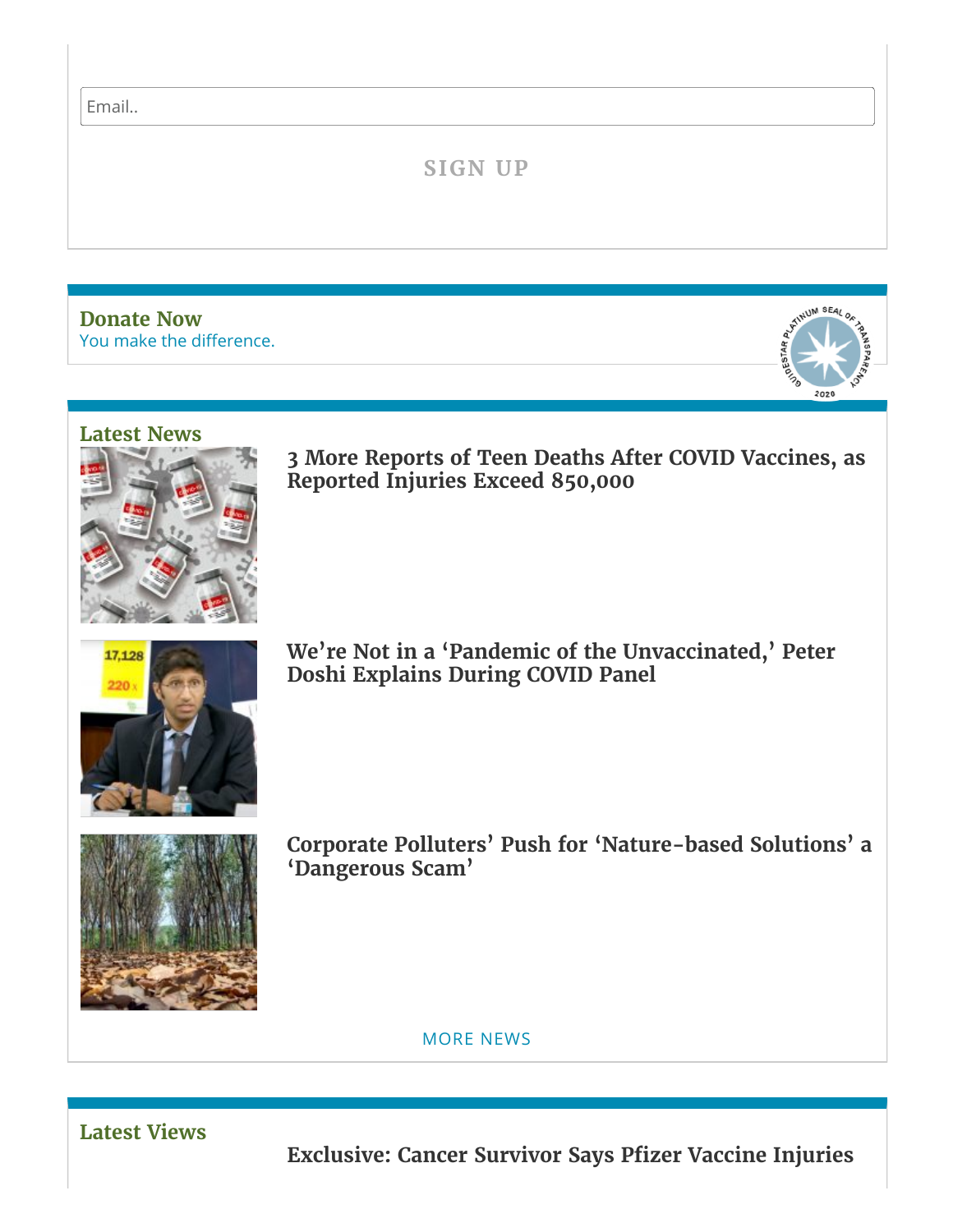

**'Far [Worse'](https://childrenshealthdefense.org/defender/diane-ochoa-guillain-barre-pfizer-covid-vaccine-injuries/) Than Cancer**



**Professional Mountain Bike Racer [Describes Life-](https://childrenshealthdefense.org/defender/kyle-warner-vaccine-injuries-pfizer-covid-shot/)Altering Vaccine Injuries After Second Pfizer COVID Shot**



**Pfizer COVID Vaccine [Fails Risk-Benefit](https://childrenshealthdefense.org/defender/fda-pfizer-covid-vaccine-risk-benefit-analysis-nntv-children/) Analysis in Children 5 to 11**

MORE [VIEWS](https://childrenshealthdefense.org/defender-views)



**[Community](https://live.childrenshealthdefense.org/community/community-calendar) Calendar: Upcoming Shows, Live Events and More!**



**'Our Country Is Under Attack': RFK, Jr. Speaks on CIA and [Totalitarianism](https://childrenshealthdefense.org/defender/rfk-jr-defender-chd-cia-totalitarianism-us-constitution/)**

**French [Government](https://childrenshealthdefense.org/defender/chd-tv-world-amanda-forbes-leo-sojli-france-pandemic-response-policies/) Losing Credibility as Public 'Wakes**